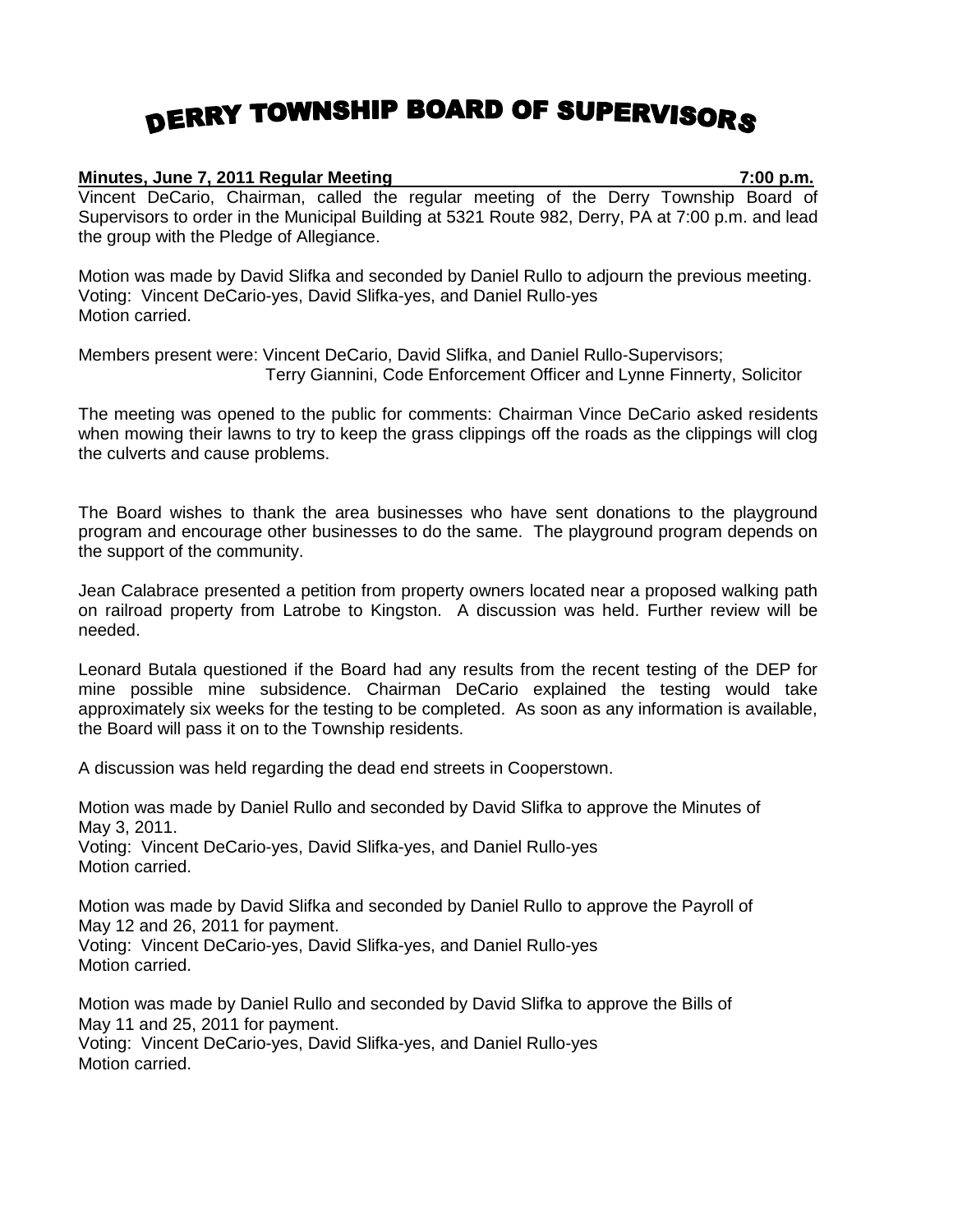Motion was made by David Slifka and seconded by Daniel Rullo to approve the Treasurer's Report of June 1, 2011.

Voting: Vincent DeCario-yes, David Slifka-yes, and Daniel Rullo-yes Motion carried.

Motion was made by Daniel Rullo and seconded by David Slifka to adopt Resolution No. 529- 2011 to protect its youth and all citizens from the deleterious effects of exposure to tobacco smoke pollution.

Voting: Vincent DeCario-yes, David Slifka-yes, and Daniel Rullo-yes Motion carried.

Motion was made by David Slifka and seconded by Daniel Rullo to review the Lowman Subdivision No. 3 located along the Kingston Club Road:

Approval of this plan does not constitute acceptance of the streets as dedicated and laid out on said plan until they are developed to the Township's specifications at which time formal written notice of acceptance of dedication will be delivered by the Derry Township Board of Supervisors to the developer.

Voting: Vincent DeCario-yes, David Slifka-yes, and Daniel Rullo-yes Motion carried.

Motion was made Daniel Rullo and seconded by David Slifka to grant a donation to the Derry Township Volunteer Fire Department (Bradenville) in the amount of \$12,000.00. Voting: Vincent DeCario-yes, David Slifka-yes, and Daniel Rullo-yes Motion carried.

Motion was made by David Slifka and seconded by Daniel Rullo to grant a donation to Eastern Derry Township Volunteer Fire Department in the amount of \$12,000.00. Voting: Vincent DeCario-yes, David Slifka-yes, and Daniel Rullo-yes Motion carried.

Motion was made by Daniel Rullo and seconded by David Slifka to grant a donation to Derry Borough VFD, Blairsville VFD, Latrobe VFD, and New Alexandria VFD in the amount of \$1,200.00 each.

Voting: Vincent DeCario-yes, David Slifka-yes, and Daniel Rullo-yes Motion carried.

Motion was made by David Slifka and seconded by Daniel Rullo to grant donations to the Mechesneytown, Bradenville, and Salem Cemeteries Associations for the abandoned cemeteries in the amount of \$600.00 each.

Voting: Vincent DeCario-yes, David Slifka-yes, and Daniel Rullo-yes Motion carried.

Motion was made by Daniel Rullo and seconded by David Slifka to grant a donation to the Caldwell Memorial Library in the amount of \$3,500.00. Voting: Vincent DeCario-yes, David Slifka-yes, and Daniel Rullo-yes Motion carried.

Motion was made by David Slifka and seconded by Daniel Rullo to grant a donation to the Derry Area Youth Athletic Association in the amount of \$500.00. Voting: Vincent DeCario-yes, David Slifka-yes, and Daniel Rullo-yes Motion carried.